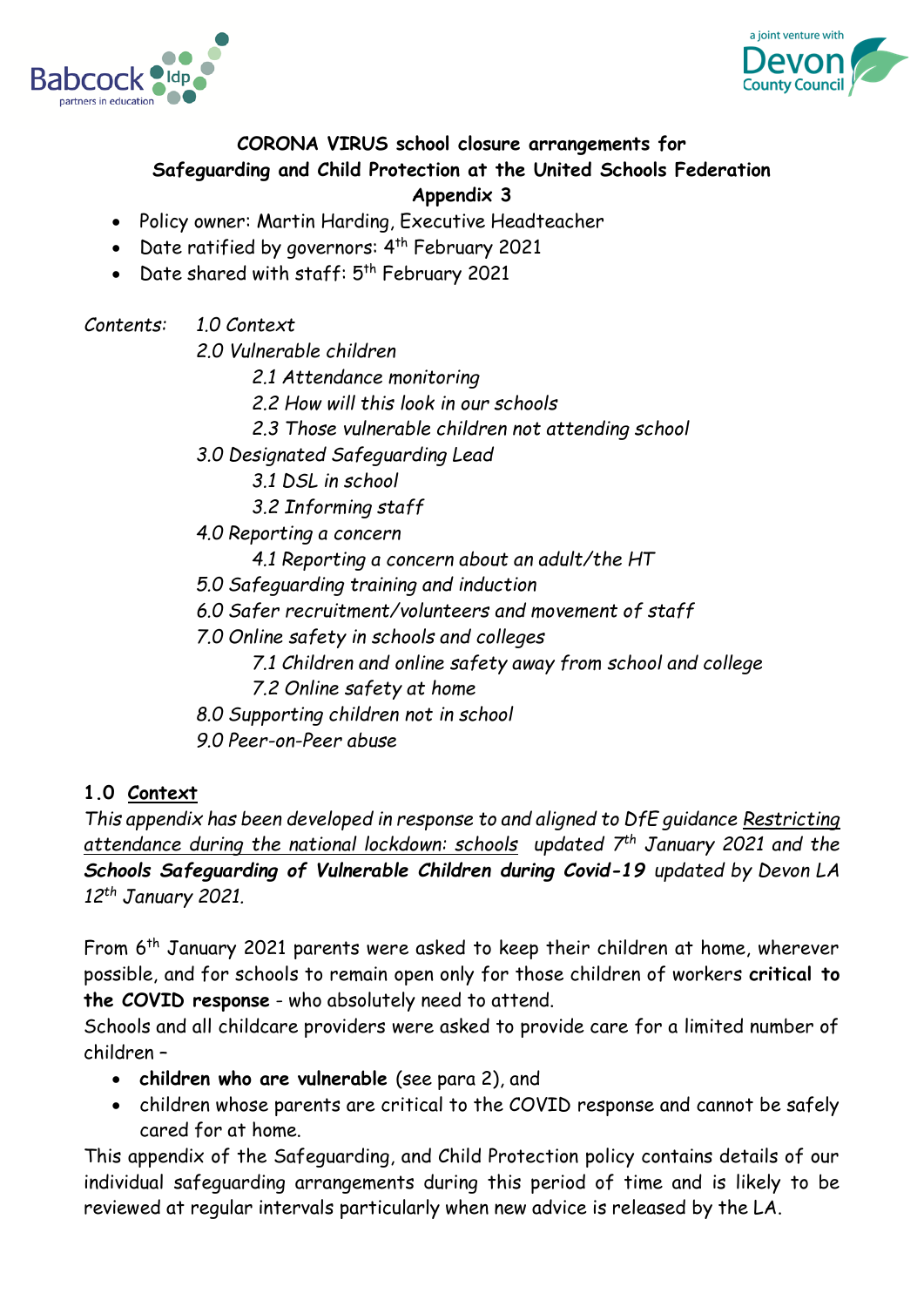It remains the case that **safeguarding is everybody's responsibility**, therefore this additional information needs to be shared with all staff and volunteers who in turn must read, digest and seek support from their DSL team or school leaders if further clarification is required. All staff should continue to have access to the Child Protection policy, Code of Conduct and KCSiE 2020 where further details and information can be found.

The schools' safeguarding team (DSL, Safeguarding Governor etc) and their contact details can be found in the main body of the Schools Safeguarding Policy. Changes to the DSL and DDSL during these exceptional circumstances can be found in para 3 of this appendix. Any changes will be shared with all staff and volunteers of the school.

#### **2.0 DfE Vulnerable children**

#### **As per Dec 31st 2020 - Vulnerable children and young people include those who:**

- are assessed as being in need under section 17 of the Children Act 1989, including children and young people who have a child in need plan, a child protection plan or who are a looked-after child
- have an education, health and care (EHC) plan
- have been identified as otherwise vulnerable by educational providers or local authorities (including children's social care services), and who could therefore benefit from continued full-time attendance, this might include:
	- o children and young people on the edge of receiving support from children's social care services or in the process of being referred to children's services
	- o adopted children or children on a special guardianship order
	- o those at risk of becoming NEET ('not in employment, education or training')
	- o those living in temporary accommodation
	- o those who are young carers
	- o those who may have difficulty engaging with remote education at home (for example due to a lack of devices or quiet space to study)
	- o care leavers
	- o others at the provider and local authority's discretion including pupils and students who need to attend to receive support or manage risks to their mental health

School leaders must also consider the health, safety and wellbeing of staff and all other children attending the setting. If a child is unwell, or showing the symptoms of Coronavirus (as defined by current government guidelines) or the school has information that parents are not following current government guidelines they will expect the child to remain at home and offer provision and support remotely informing relevant partner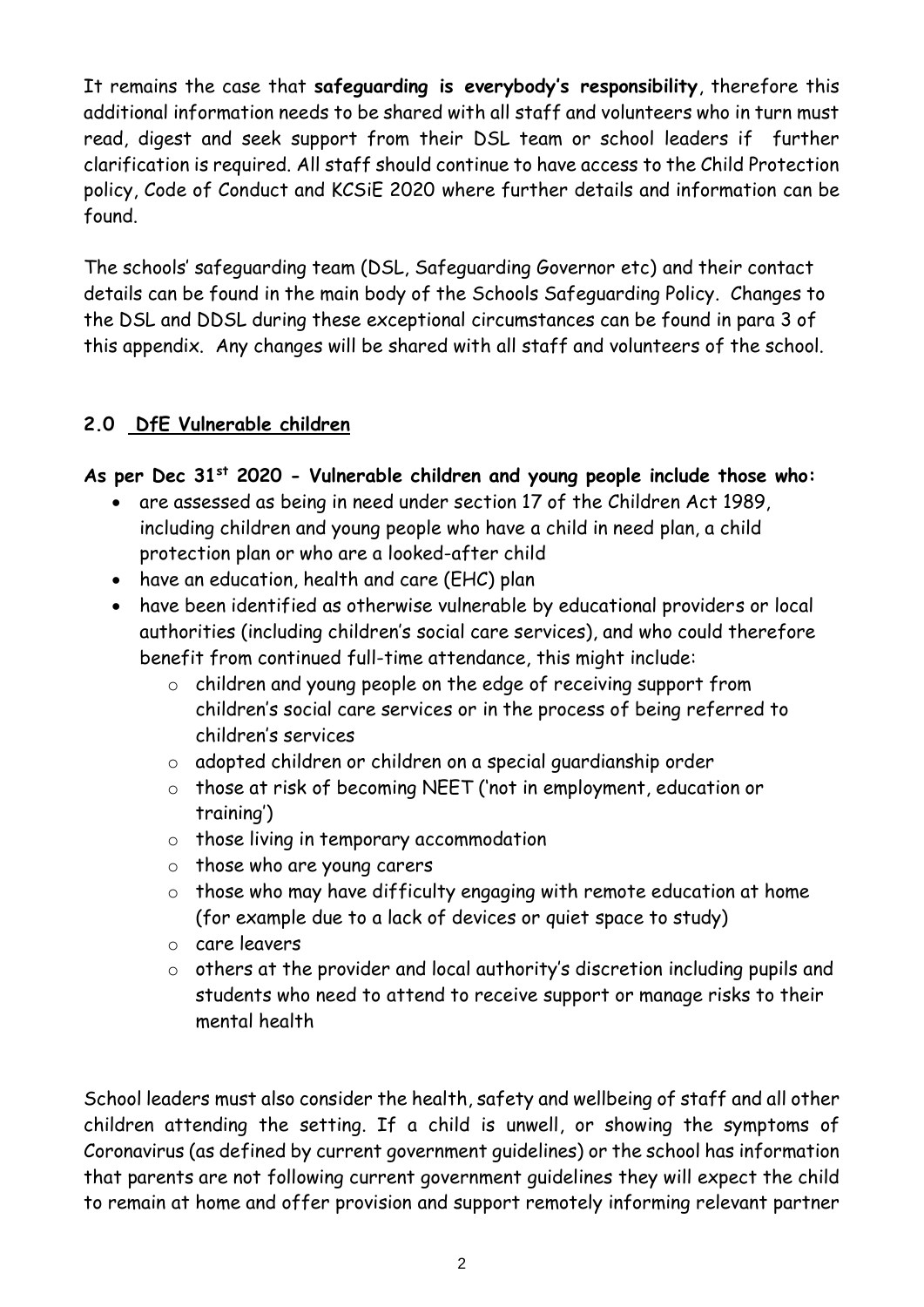agencies. This will include establishing regular contact with the family until such time as they have adhered to guidelines enabling the now well or symptom free child to return to school. Leaders will use their professional discretion, working with any partner agencies and LA officers should other exceptional circumstances exist whereby a child compromises the health, wellbeing or safety of staff or other children.

The United Schools Federation will continue to work with and support children's social workers to help protect vulnerable children. This includes working with and supporting children's social workers and the local authority virtual school head (VSH) for lookedafter and previously looked-after children. If current plans and support packages exist for these pupils the school will continue to provide for these as best as possible in conjunction with the relevant agencies. The lead person for this will be: Karen West, Federation Support Officer.

There is an expectation that vulnerable children who have a social worker will attend an education setting, so long as they do not have underlying health conditions that put them at risk. In circumstances where a parent does not want to bring their child to an education setting, and their child is considered vulnerable, the social worker and school will explore the reasons for this directly with the parent. Where parents are concerned about the risk of the child contracting CORONAVIRUS, the United Schools Federation or the social worker will talk through these anxieties with the parent/carer following the advice set out by Public Health England. We will encourage our vulnerable children and young people to attend school, including remotely if needed.

#### **2.1 Recording attendance**

All schools should continue to record attendance in the register. Schools should follow up on absences of the pupils who are expected to be in school, but where a parent wishes for their child to be absent, it is expected that schools will authorise the absence during this national lockdown period. Absence will not be penalised.

Where schools grant a leave of absence to a vulnerable child or young person they should still speak to parents and carers, and social workers (where applicable) to explore the reasons for this and any concerns raised. The discussions should focus on the welfare of the child or young person and ensuring that the child or young person is able to access appropriate education and support while they are at home.

# **2.2 Children deemed vulnerable pupils** [\(Definition\)](https://www.gov.uk/government/publications/coronavirus-covid-19-maintaining-educational-provision/guidance-for-schools-colleges-and-local-authorities-on-maintaining-educational-provision)

All schools and colleges are expected to allow and strongly encourage vulnerable children and young people to attend. Parents or carers of vulnerable children and young people are strongly encouraged to take up the place.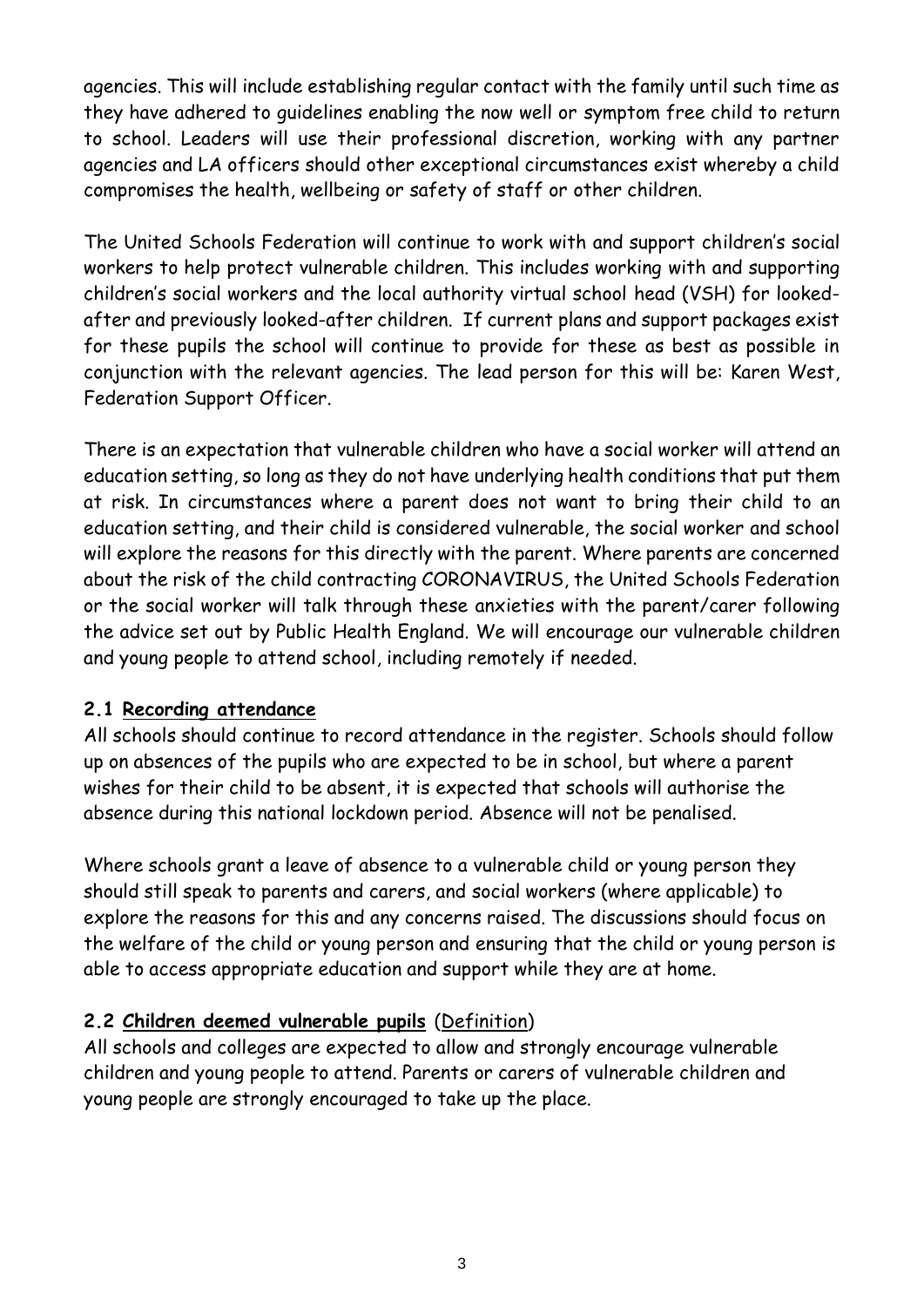As vulnerable children are still expected to attend school full-time, they should not be marked as Code X unless they are shielding, self-isolating or quarantining in accordance with Public Health England / Government advice. If the parent of a vulnerable child wishes their child to be absent, the parent should let the school know. It is expected that schools will grant applications for leave of absence given the exceptional circumstances. This should be recorded as Code C (leave of absence authorised by the school) unless another authorised absence code is more applicable.

If the setting feel that the child is at risk, or other welfare concerns exist, then the school must escalate their concerns appropriately to other agencies.

#### **2.3 Children of critical workers**

Parents whose work is critical to the coronavirus (COVID-19) and EU transition response include those who work in health and social care and in other key sectors outlined in [DfE guidance.](https://www.gov.uk/government/publications/coronavirus-covid-19-maintaining-educational-provision/guidance-for-schools-colleges-and-local-authorities-on-maintaining-educational-provision) This group includes pupils where at least one parent or carer is a critical worker and whilst the expectation is that children will be kept at home if they can, the pupil may go to school or college if required. Schools should speak to parents to identify children of critical workers who need to go to school, and on which day or days a place is needed. Schools should use Code X on days or half days when a place is not required, or on any occasion when the child is self-isolating or quarantining because of coronavirus (COVID-19).

However, where the child of a critical worker is expected to attend a session and does not do so, the school should record the absence as Code C (leave of absence authorised by the school) unless another authorised absence code is more applicable.

# **2.4 Pupils who are not defined as vulnerable or critical worker children as above**

All pupils who are not eligible to be in school should be marked as Code X. They are not attending because they are following public health advice.

Children or young people who are clinically extremely vulnerable are advised not to attend school at this time. [\(Guidance\)](https://www.gov.uk/government/publications/guidance-on-shielding-and-protecting-extremely-vulnerable-persons-from-covid-19/guidance-on-shielding-and-protecting-extremely-vulnerable-persons-from-covid-19#education-settings) Pupils following this guidance should receive Code X. However if it is agreed that a pupil in this category should attend school, then normal attendance and or Code C marks (unless another authorised absence code is more applicable) should be used.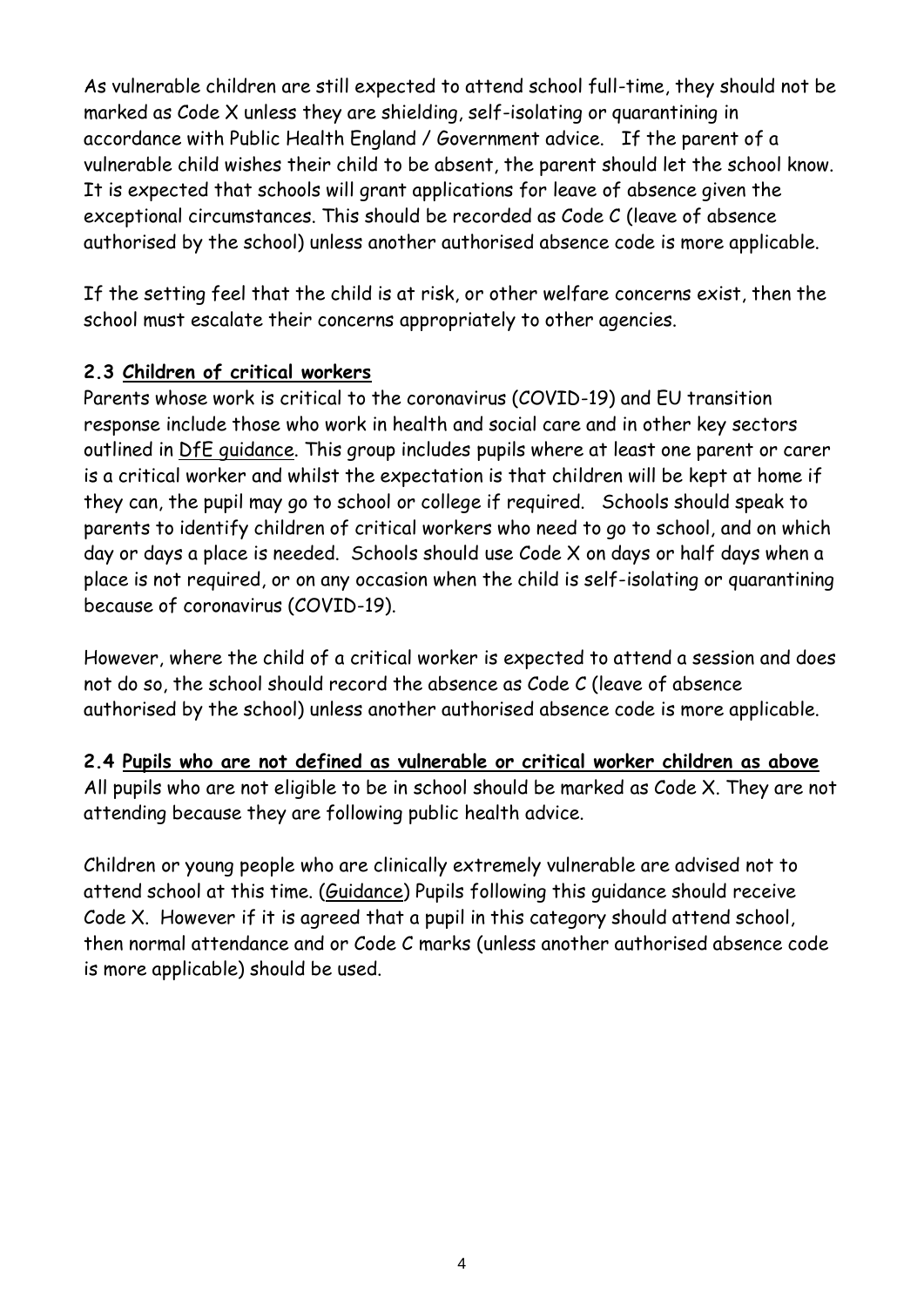# **3.0 Designated Safeguarding Lead (DSL)**

The United Schools Federation has a Designated Safeguarding Lead (DSL) and a Deputy DSL. During this extra ordinary situation their contact details are as follows:

| Role                                                  | Name                                                                 | Deputy                                                  | Deputy/Sch                                      | Telephone/Email                                              |
|-------------------------------------------------------|----------------------------------------------------------------------|---------------------------------------------------------|-------------------------------------------------|--------------------------------------------------------------|
| Designated<br>Safeguarding<br>Lead                    | Kate Arnold,<br>Head of School,<br>St. Michael's                     | Alix<br>Harding,<br>Assistant<br>Head, St.<br>Michael's | Isabel Amey<br>or Claire Foin,<br>St. Michael's | 01626 352854 or<br>forename.surname@stmichaels.education     |
| Designated<br>Safeguarding<br>Lead                    | Marcus West,<br>Head of School,<br><b>Ipplepen</b>                   | Liz Hancox,<br><b>Team Leader</b>                       | Hannah West,<br><b>Ipplepen</b>                 | 01803 812226 or<br>forename.surname@ipplepen.education       |
| Designated<br>Safeguarding<br>Lead                    | Jon Arnold,<br>Head of School,<br>Marldon                            | Amanda<br>Jackson,<br>Team Leader                       | Marldon                                         | 01803 557797 or<br>forename.surname@marldon.education        |
| Designated<br>Safeguarding<br>Lead                    | Adrian Clements,<br>Head of School,<br>St. Mary's,<br><b>Brixton</b> | Chloe<br>Kinning,<br>Team Leader                        | St. Mary's,<br><b>Brixton</b>                   | 01752 880436 or<br>forename.surname@brixtonstmarys.education |
| Designated<br>Safeguarding<br>Lead                    | Joanna<br>Crathorne, Head<br>of School,<br>Stokeinteignhead          | Eileen<br>Maddocks,<br>Team Leader                      | Stokeinteignhead                                | 01626 873208<br>jcrathorne@stokeinteignheadschool.org        |
| Designated<br>Safeguarding<br>Lead                    | Victoria McCaig,<br>Head of School,<br>St. Catherine's               | Rebecca<br>Drewett<br>Team<br>Leaders                   | Tracy Carter,<br>St.<br>Catherine's             | 01626 832665<br>forename.surname@stcatherines.education      |
| In the absence of any of the<br>above please contact: |                                                                      | Sophie<br>Wiseman,<br>Head of<br>School                 | Doddiscombsleigh                                | 01647 252253                                                 |
|                                                       |                                                                      | Karen<br>Bristowe,<br><b>SENCo</b>                      | All schools                                     | 01626 352854/832665                                          |
|                                                       |                                                                      | Martin<br>Harding,<br><b>Executive</b><br>Headteacher   | All schools                                     | 01626 352854                                                 |
|                                                       |                                                                      | Karen West,<br>Federation<br>Support<br>Officer         | All schools                                     | 01626 352854                                                 |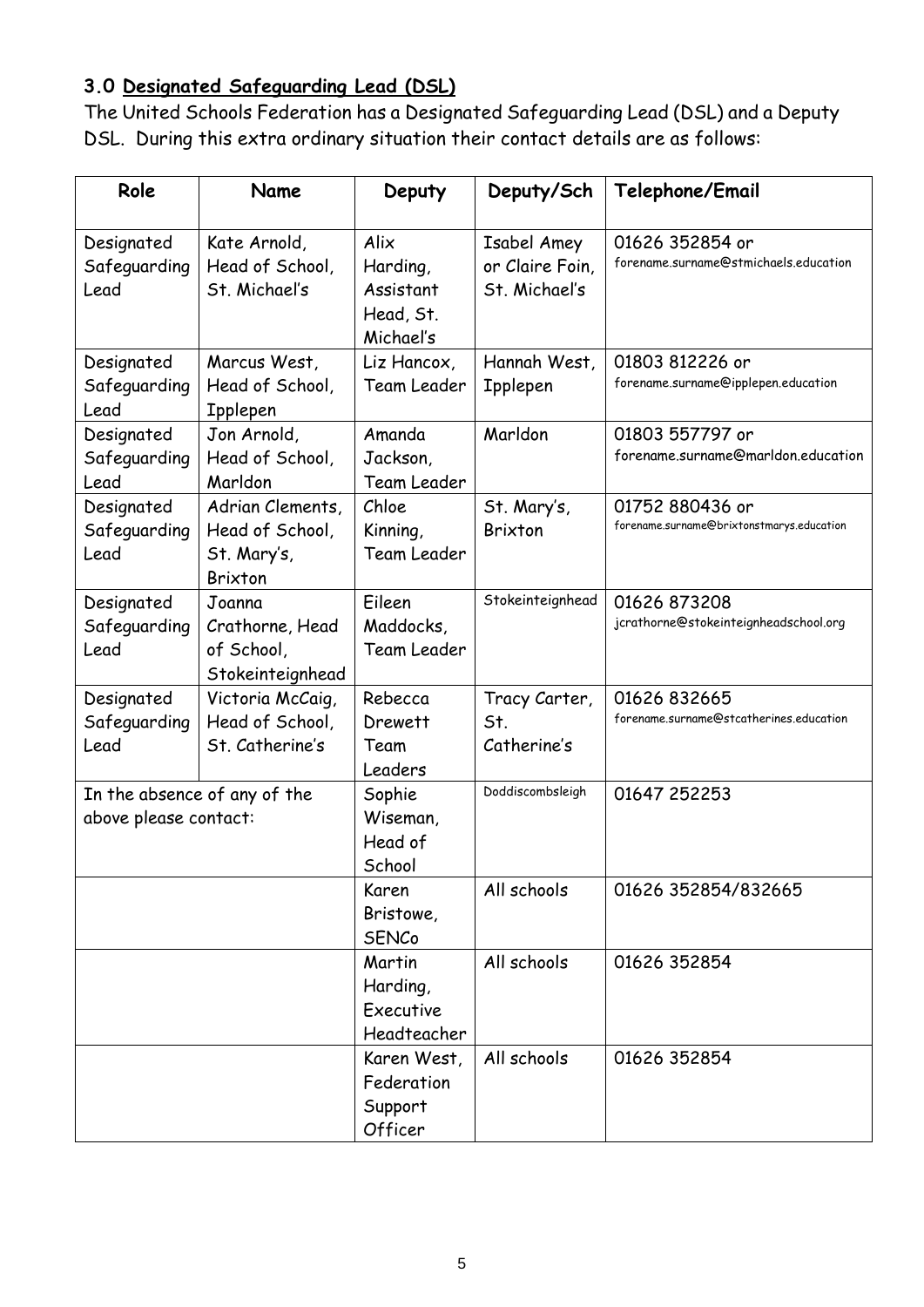#### **3.1 DSL cover in school**

The optimal scenario is to have a trained DSL (or deputy) available on site. Where this is not the case a trained DSL (or deputy) will be available to be contacted via phone or online video - for example when working from home. Where a trained DSL (or deputy) is not on site, in addition to the above, a senior leader will assume responsibility for coordinating safeguarding on site. This might include updating and managing access to child protection records and liaising with the offsite DSL (or deputy) and as required liaising with children's social workers where they require access to children in need and/or to carry out statutory assessments at the school or college.

# **3.2 Informing staff**

It is important that all school staff and volunteers have access to a trained DSL (or deputy), or the named school leader, the United Schools Federation will inform all staff and volunteers of changes to the details above.

Therefore, each day staff on site will be made aware of who that person is and how to speak to them. The DSL will continue to engage with social workers and attend all multiagency meetings, which can be done remotely or seek support and liaise with Early Help professionals.

Any changes to the DSL on duty will also be shared with those staff working from home via email. School will also have a daily information board sharing the DSL and safeguarding contacts for the day for all staff working on site.

Any changes to the Safeguarding team details will also be shared with Babcock LDP and Devon County Council.

# **4.0 Reporting a concern**

Where staff have a concern about a child, they should continue to follow the process outlined in the school Safeguarding Policy which can be done remotely via email or through telephone. In the unlikely event that a member of staff cannot access any electronic system from home, they should email the Designated Safeguarding Lead, Headteacher or Safeguarding contact. This will ensure that the concern is received. Staff are reminded of the need to report any concern immediately and without delay. All staff should refresh themselves of the contact details for their local children's social care service **[Schools Safeguarding of Vulnerable Children During Covid 19](file://///ds2chx003.ds2.devon.gov.uk/user$/Dawn.Stabb/Desktop/temp/(https:/www.devon.gov.uk/schools/my-account/information-for-schools/))  [flowchart](file://///ds2chx003.ds2.devon.gov.uk/user$/Dawn.Stabb/Desktop/temp/(https:/www.devon.gov.uk/schools/my-account/information-for-schools/))**

# **4.1 Reporting a concern about an adult/the HT**

Where staff are concerned about an adult working with children in the school, they should report the concern to the Headteacher. If there is a requirement to make a notification to the Headteacher whilst away from school, this should be done verbally and followed up with an email to the Headteacher immediately.

Concerns around the Headteacher should be directed to the Chair of Governors: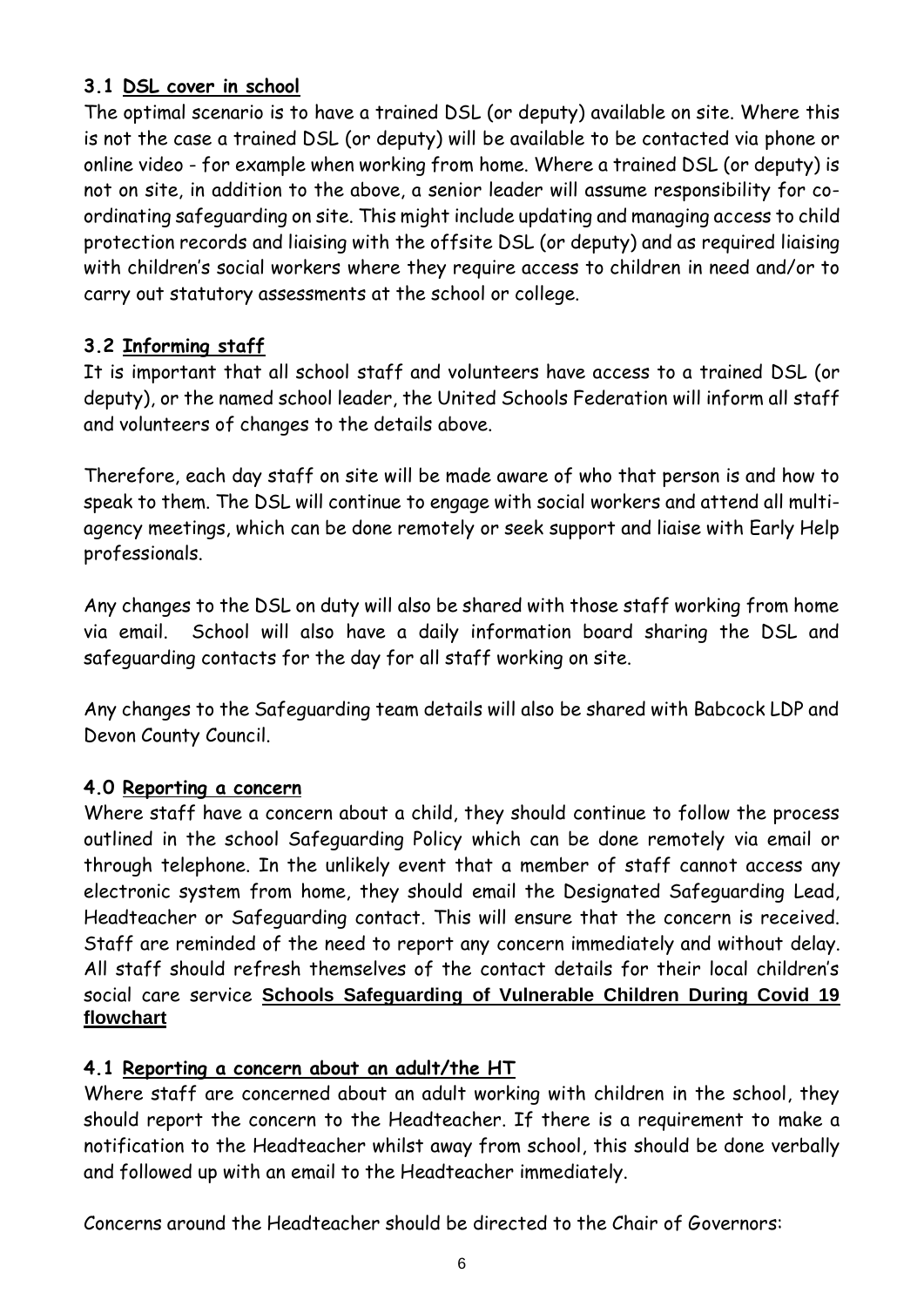Mr. Nicholas Glanfield.

# **5.0 Safeguarding training and induction**

DSL training will continue to be available virtually, therefore it is important that any staff that are acting within a DSL or DDSL capacity undertakes appropriate level of training.

All school staff must continue to have safeguarding training and have read part 1 of Keeping Children Safe in Education (2020), DSLs should ensure they communicate with staff any new local arrangements, so they know what to do if they are worried about a child. This should be achieved through emails and similar electronic means.

Where new staff or volunteers are recruited they will continue to be provided with a safeguarding induction as identified in our Safer Recruitment Policy.

# **6.0 Safer recruitment/volunteers and movement of staff**

It remains essential that people who are unsuitable are not allowed to enter the children's workforce or gain access to children. When recruiting new staff, the United Schools Federation will continue to follow the relevant safer recruitment processes for their setting, including, as appropriate, relevant sections in part 3 of Keeping Children Safe in Education (2020) (KCSIE).

In response to CORONAVIRUS, the Disclosure and Barring Service (DBS) has made changes to its guidance on standard and enhanced DBS ID checking to minimise the need for face-to-face contact. Where the United Schools Federation are utilising volunteers, we will continue to follow the checking and risk assessment process as set out in paragraphs 183 -188 of KCSIE. Under **no circumstances** will a volunteer who has not been checked be left unsupervised or allowed to work in regulated activity. The United Schools Federation will continue to follow the legal duty to refer to the DBS anyone who has harmed or poses a risk of harm to a child or vulnerable adult. Full details can be found at paragraph 179 of KCSIE. The United Schools Federation will continue to consider and make referrals to the Teaching Regulation Agency (TRA) as per paragraph 182 of KCSIE and the TRA's 'Teacher misconduct advice for making a referral. During the coronavirus period all referrals should be made by emailing [Misconduct.Teacher@education.gov.uk](mailto:Misconduct.Teacher@education.gov.uk) Whilst acknowledging the challenge of the current National emergency, it is essential from a safeguarding perspective that any school is aware, on any given day, which staff/volunteers will be in the school or college, and that appropriate checks have been carried out, especially for anyone engaging in regulated activity. As such, the United Schools Federation will continue to keep the single central record (SCR) up to date as outlined in paragraphs 164 to 173 in KCSIE.

Where movement of staff within a Federation or Trust to a school that is not their normal place of work is required, schools should seek assurance from the Multi-Academy Trust or Federation HR Manager or equivalent Senior Leader that the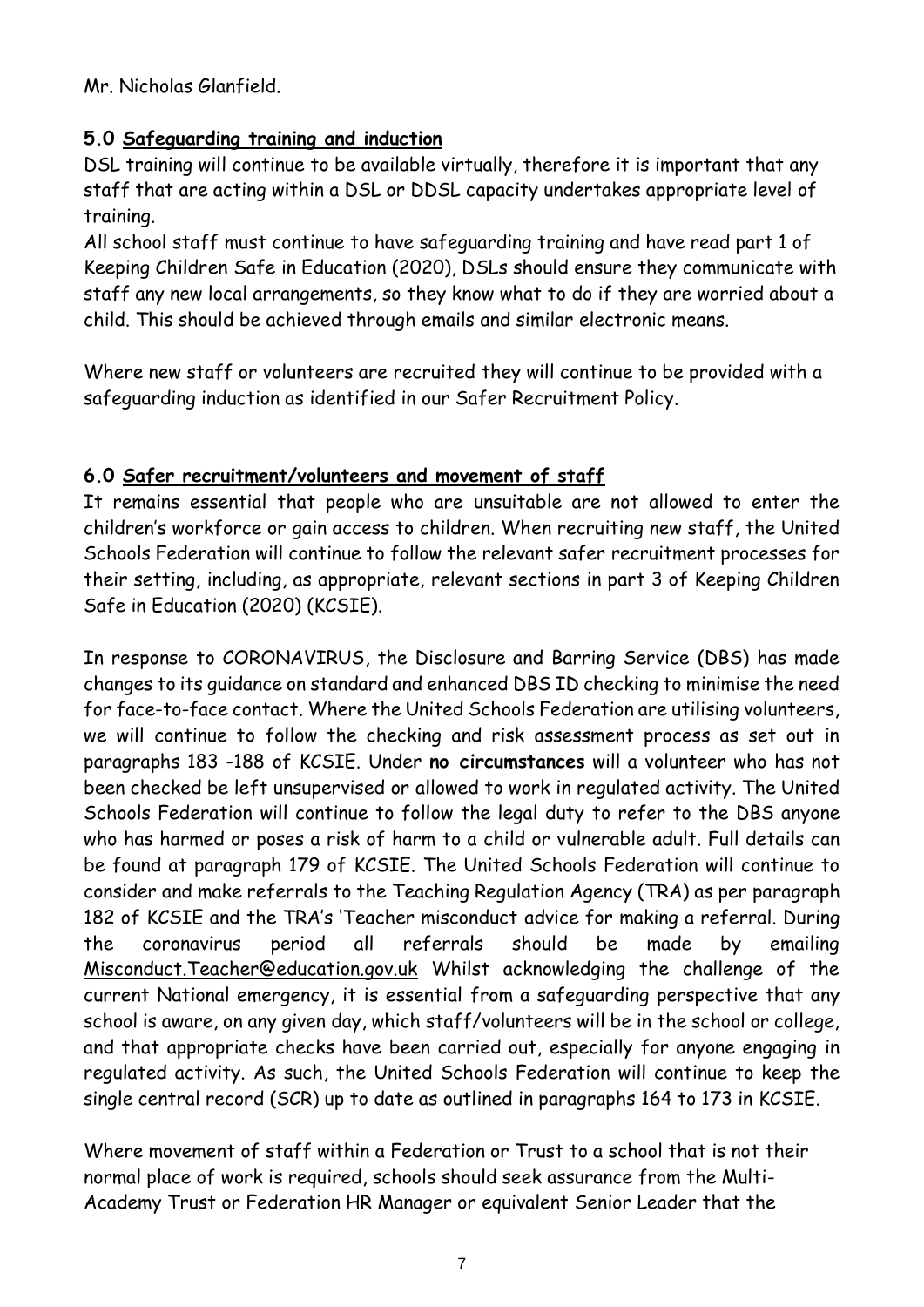member of staff has received appropriate safeguarding training and all preemployment safeguarding requirements are in place. They should be identified as a visitor and do not need to be recorded within the SCR.

Upon arrival, they must have access to a copy of the receiving setting's child protection policy, confirmation of local processes and confirmation of DSL arrangements and contact details.

# **7.0 Online safety in schools and colleges**

The United Schools Federation will continue to provide a safe environment, including online. This includes the use of an online filtering system. Where students are using computers in school, appropriate supervision will be in place.

#### **7.1 Children and online safety away from school and college**

It is important that all staff who interact with children, including online, continue to look out for signs a child may be at risk or suffering abuse. Any such concerns should be dealt with as per the Child Protection Policy and where appropriate referrals should still be made to children's social care and as required, to the police. Online teaching should follow the same principles as set out in the code of conduct.

The United Schools Federation will ensure any use of online learning tools and systems is in line with privacy and data protection/GDPR requirements. Below are some things to consider when delivering virtual lessons, especially where webcams are involved:

- No 1:1s, groups only, unless as a result of risk assessments confirmed with the Headteacher.
- Staff and children must wear suitable clothing, as should anyone else in the household.
- Any computers used should be in appropriate areas be mindful of picture in backgrounds.
- The live class should be recorded so that if any issues were to arise, the video can be reviewed.
- Live classes should be kept to a reasonable length of time, or the streaming may prevent the family 'getting on' with their day.
- Language must be professional and appropriate, including any family members in the background.
- Staff must only use platforms agreed by school leaders
- Staff should record the length, time, date and attendance of any sessions held.

# **7.2 Online safety at home**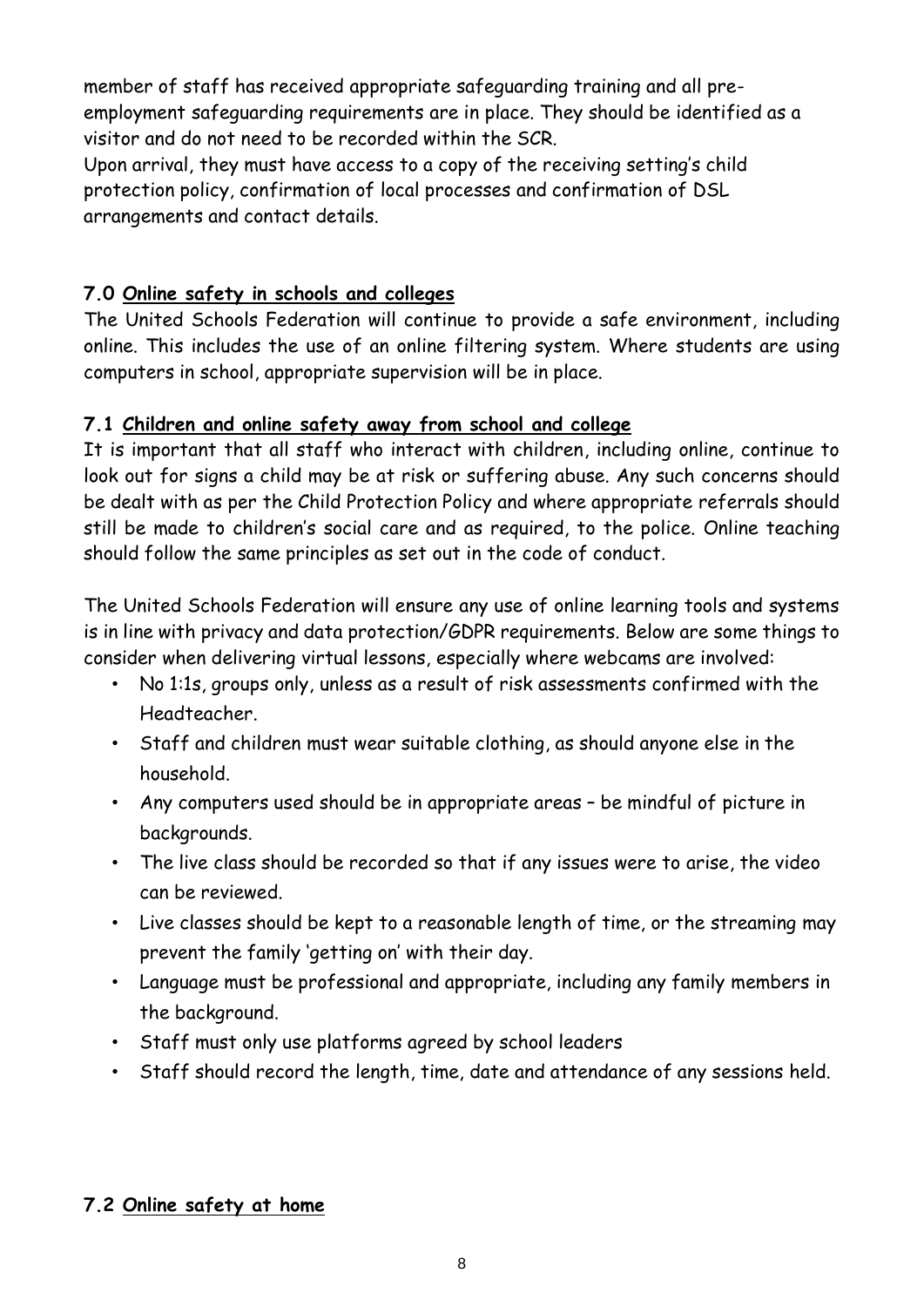School will continue to support parents, sharing online safety information, websites and resources for them to utilise on the school website and in school communications and updates. E.g. links to CEOPs, ThinkUKnow.

#### **8.0 Supporting children not in school**

The United Schools Federation is committed to ensuring the safety and wellbeing of all its children. Where the DSL has identified a child to be on the edge of social care support, or who would normally receive pastoral-type support in school, they should ensure that a robust communication plan is in place for that child or young person. Details of this plan must be recorded, as should a record of contact have made. The communication plans can include; remote contact, phone contact, door-step visits (if appropriately risk assessed). Other individualised contact methods should be carefully considered, ideally working with families, and recorded.

The United Schools Federation and its DSL will work closely with all stakeholders to maximise the effectiveness of any communication plan. Any such plan must be reviewed at least weekly and where concerns arise, the DSL will consider any referrals as appropriate. The school will share safeguarding messages on its website and social media pages. The United Schools Federation recognises that school is a protective factor for children and young people, and the current circumstances, can affect the mental health of pupils and their parents and carers

All staff at the United Schools Federation need to be aware of this in setting expectations of pupils' work where they are at home. The United Schools Federation will ensure that where we care for children of critical workers and vulnerable children on site, we ensure appropriate support is in place for them. This will be bespoke to each child and recorded. The United Schools Federation is committed to ensuring the safety and wellbeing of all its students. We will continue to be a safe space for all children to attend and flourish.

The Headteacher will ensure that appropriate staff are on site and staff to pupil ratio numbers are appropriate, to maximise safety. The United Schools Federation will continually refer to the most recent Government guidance for education and childcare settings on how to implement social distancing and continue to follow the advice from Public Health England on handwashing and other measures to limit the risk of spread of COVID19. Where staff have concerns about the impact of staff absence – such as our Designated Safeguarding Lead or first aiders – they discuss them immediately with senior leaders.

#### **9.0 Peer on Peer Abuse**

The United Schools Federation recognises that during the closure a revised process may be required for managing any report of such abuse and supporting victims. Where